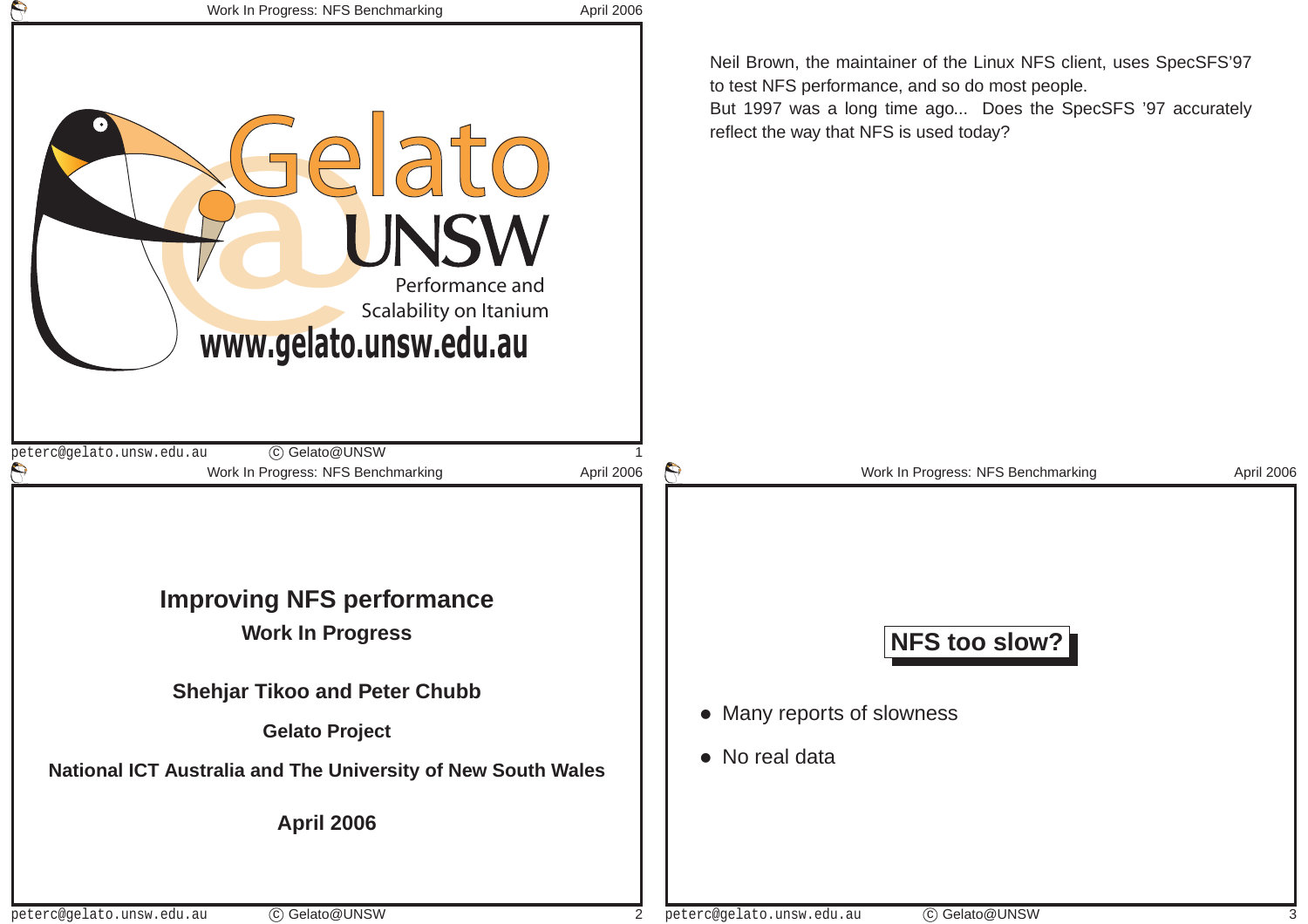| Work In Progress: NFS Benchmarking                                               | April 2006      |
|----------------------------------------------------------------------------------|-----------------|
| This talk                                                                        |                 |
| • Work in progress Incomplete                                                    |                 |
| Attempt to:                                                                      |                 |
| - validate current benchmarks                                                    |                 |
| - Find and fix bottlenecks                                                       |                 |
| - and maybe  verify reports of slowness                                          |                 |
|                                                                                  |                 |
| C Gelato@UNSW<br>peterc@gelato.unsw.edu.au<br>Work In Progress: NFS Benchmarking | 4<br>April 2006 |
|                                                                                  |                 |
|                                                                                  |                 |
| <b>Measurements</b>                                                              |                 |
| Standard filesystem benchmarks                                                   |                 |
| - Reflect single-client load (e.g., Bonnie, iozone)                              |                 |
| - Multiple client machines perturb file access patterns                          |                 |
| - Nice for quick'n'dirty evaluation                                              |                 |
| - Nice for whole-system (client plus server) evaluation                          |                 |
|                                                                                  |                 |
|                                                                                  |                 |

C Gelato@UNSW

You can use standard filesystem benchmarks such as iozone, but these measure too much: I want to be able to split client and server issues as far as possible. For initial 'is there <sup>a</sup> problem' benchmarks they can bevery valuable, however.

So what do you do if you have no data? Try to measure.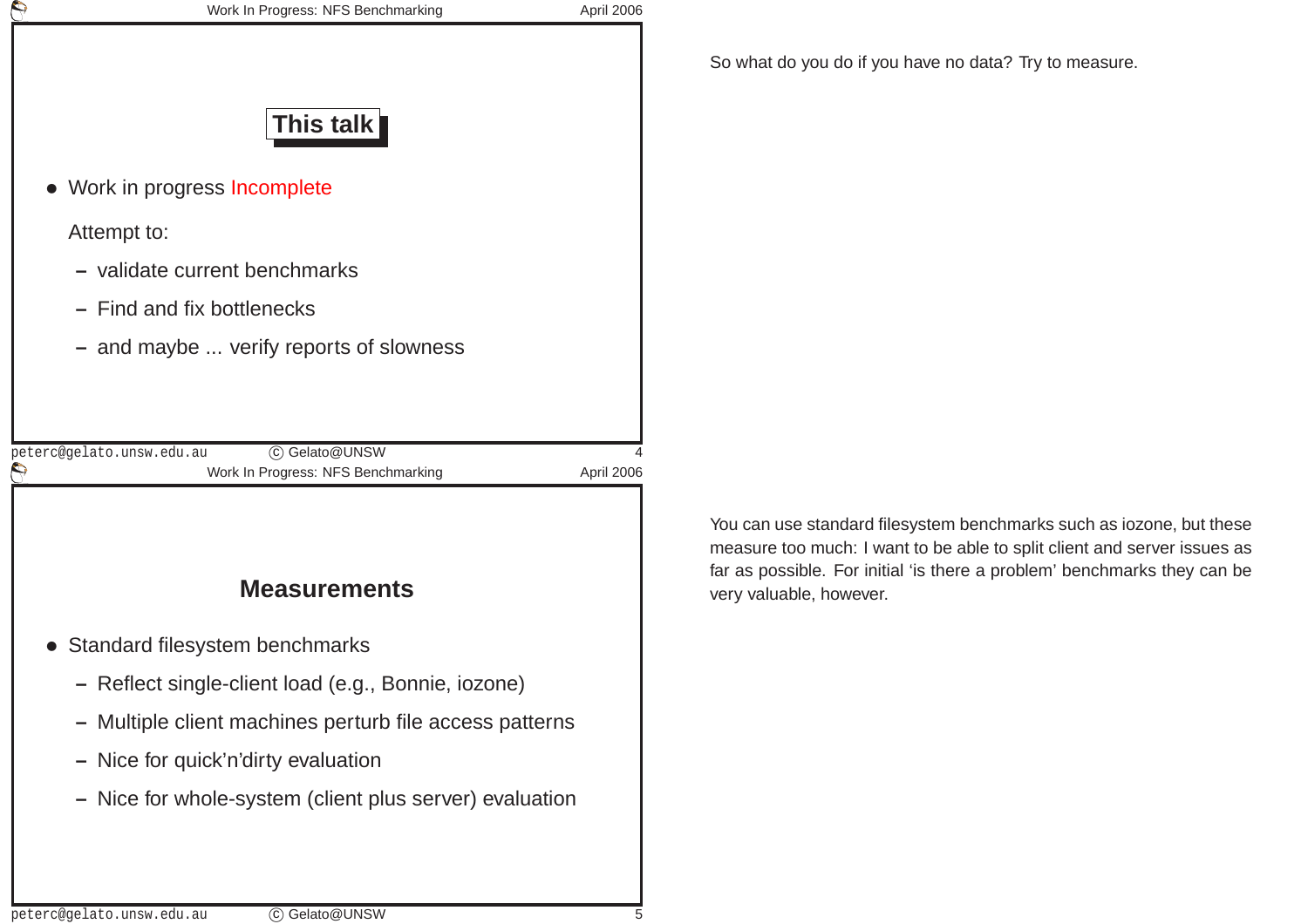| $\Theta$                              | Work In Progress: NFS Benchmarking                  | April 2006      |
|---------------------------------------|-----------------------------------------------------|-----------------|
|                                       |                                                     |                 |
|                                       |                                                     |                 |
|                                       |                                                     |                 |
|                                       | <b>Measurements</b>                                 |                 |
|                                       | Network filesystem benchmarks                       |                 |
|                                       | - Old (NFSstone)                                    |                 |
| $\equiv$                              | Old (SpecSFS '97) and proprietary                   |                 |
|                                       |                                                     |                 |
|                                       |                                                     |                 |
|                                       |                                                     |                 |
| peterc@gelato.unsw.edu.au<br>$\Theta$ | C Gelato@UNSW<br>Work In Progress: NFS Benchmarking | 6<br>April 2006 |
|                                       | <b>Query:</b>                                       |                 |
|                                       |                                                     |                 |
|                                       |                                                     |                 |
|                                       |                                                     |                 |
|                                       | <b>Does SpecSFS '97</b>                             |                 |
|                                       | represent                                           |                 |
|                                       | today's workloads?                                  |                 |
|                                       |                                                     |                 |
|                                       |                                                     |                 |
|                                       |                                                     |                 |
| peterc@gelato.unsw.edu.au             | C Gelato@UNSW                                       |                 |

The Network file system benchmarks are either old (NFSstone) or both old and proprietary (SFS). That being so, SFS '97 version 3.0 (SFS3.0)is still the most commonly used NFS benchmark.

Given that SpecSFS '97 version 3.0 was based on workloads measured in '96–'97 on NFS version 2, and extrapolated to version 3, is it still themost useful tool?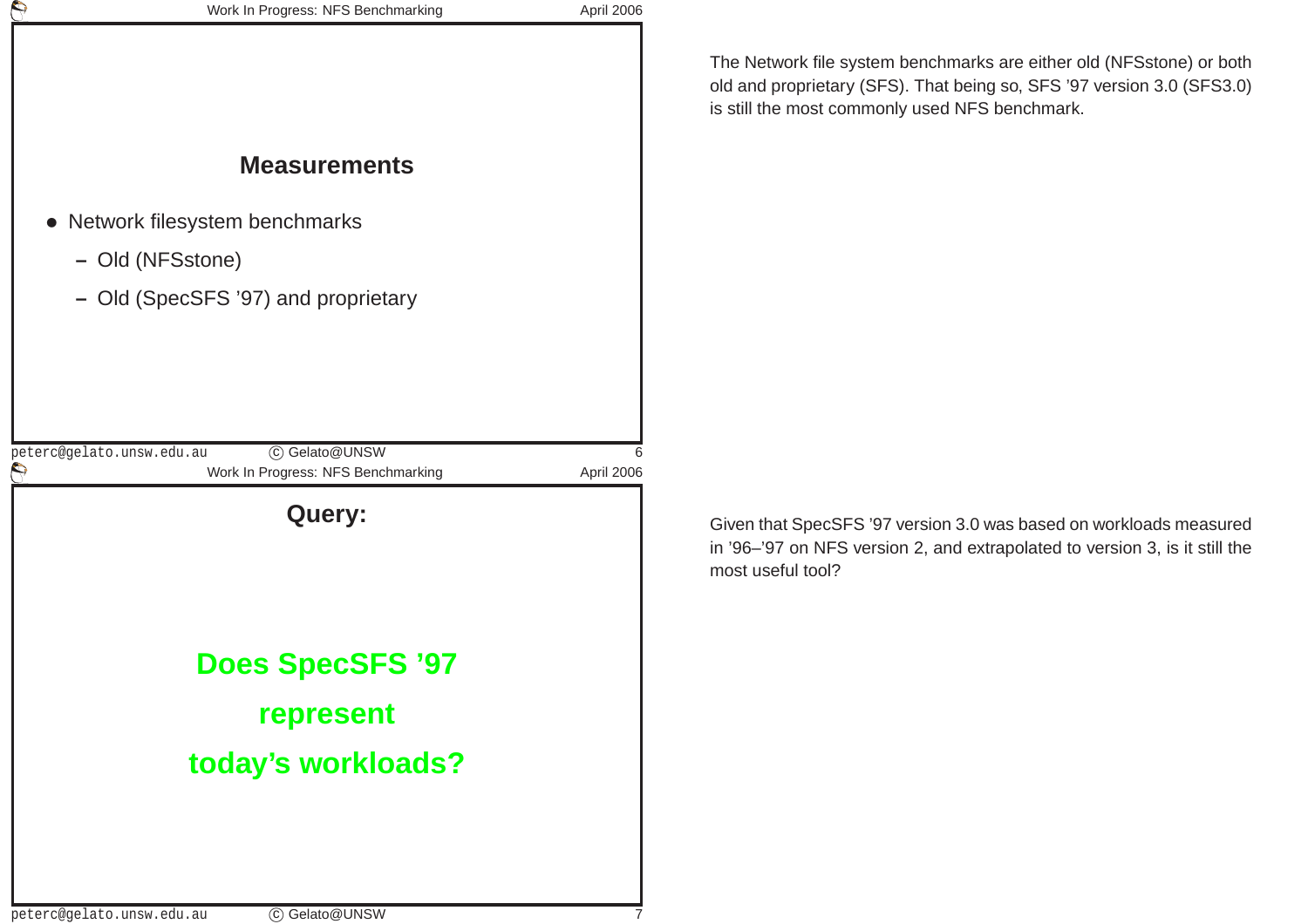| SpecSFS '97<br>Generates load according to preset pattern<br>Parameterisable<br>• SPECified benchmark set of reportable parameters<br>C Gelato@UNSW<br>peterc@gelato.unsw.edu.au<br>8<br>$\boldsymbol{\varphi}$<br>Work In Progress: NFS Benchmarking<br>April 2006<br><b>Changes since '97</b><br><b>Attribute</b><br>2006<br>1997<br>Network<br>10BMb/s<br>1Gb/s<br>$1$ GB<br><b>Client Memory</b><br>16MB<br>1GB<br><b>Server Memory</b><br>$4-16G$<br><b>NFS</b> version<br>2<br>3<br>Average file size<br>??<br>?? |  | Work In Progress: NFS Benchmarking | April 2006 |
|-------------------------------------------------------------------------------------------------------------------------------------------------------------------------------------------------------------------------------------------------------------------------------------------------------------------------------------------------------------------------------------------------------------------------------------------------------------------------------------------------------------------------|--|------------------------------------|------------|
|                                                                                                                                                                                                                                                                                                                                                                                                                                                                                                                         |  |                                    |            |
|                                                                                                                                                                                                                                                                                                                                                                                                                                                                                                                         |  |                                    |            |
|                                                                                                                                                                                                                                                                                                                                                                                                                                                                                                                         |  |                                    |            |
|                                                                                                                                                                                                                                                                                                                                                                                                                                                                                                                         |  |                                    |            |
|                                                                                                                                                                                                                                                                                                                                                                                                                                                                                                                         |  |                                    |            |
|                                                                                                                                                                                                                                                                                                                                                                                                                                                                                                                         |  |                                    |            |
|                                                                                                                                                                                                                                                                                                                                                                                                                                                                                                                         |  |                                    |            |
|                                                                                                                                                                                                                                                                                                                                                                                                                                                                                                                         |  |                                    |            |
|                                                                                                                                                                                                                                                                                                                                                                                                                                                                                                                         |  |                                    |            |
|                                                                                                                                                                                                                                                                                                                                                                                                                                                                                                                         |  |                                    |            |
|                                                                                                                                                                                                                                                                                                                                                                                                                                                                                                                         |  |                                    |            |
|                                                                                                                                                                                                                                                                                                                                                                                                                                                                                                                         |  |                                    |            |
|                                                                                                                                                                                                                                                                                                                                                                                                                                                                                                                         |  |                                    |            |
|                                                                                                                                                                                                                                                                                                                                                                                                                                                                                                                         |  |                                    |            |

<sup>c</sup> Gelato@UNSW

SPEC always gives very tight specifications of <sup>a</sup> 'reportable' benchmark run. The SFS code itself can be tailored to reproduce many different loads; but it comes pre-set-up for the reportable load.

The reportable load was derived by taking measurements on <sup>a</sup> largenumber (  $> 1000$ ) of different systems, then doing statistical analysis to  $\epsilon$ find <sup>a</sup> common load. The resulting operation mix was then extraploatedto NFS version 3, and verified on <sup>a</sup> few servers at Sun Microsystems.

Lots of things have changed in ten years. In 1997, 10-base-T was the most common interconnect — 100MB/s gear was available, but expensive — in 2006, 100MB/s is common, and new equipment comes standard with 1000Mb. In 1997, I upgraded one of my servers from 1M of memory to 4M, and thought I was getting <sup>a</sup> good deal. In 2006, <sup>a</sup> server with less than <sup>a</sup> gigabyte of memory isn't worthy of the name, and even desktops tend to have more than 512M. Disk sizes have also increasedmassively.

Have file sizes increased as well? See below...

W 9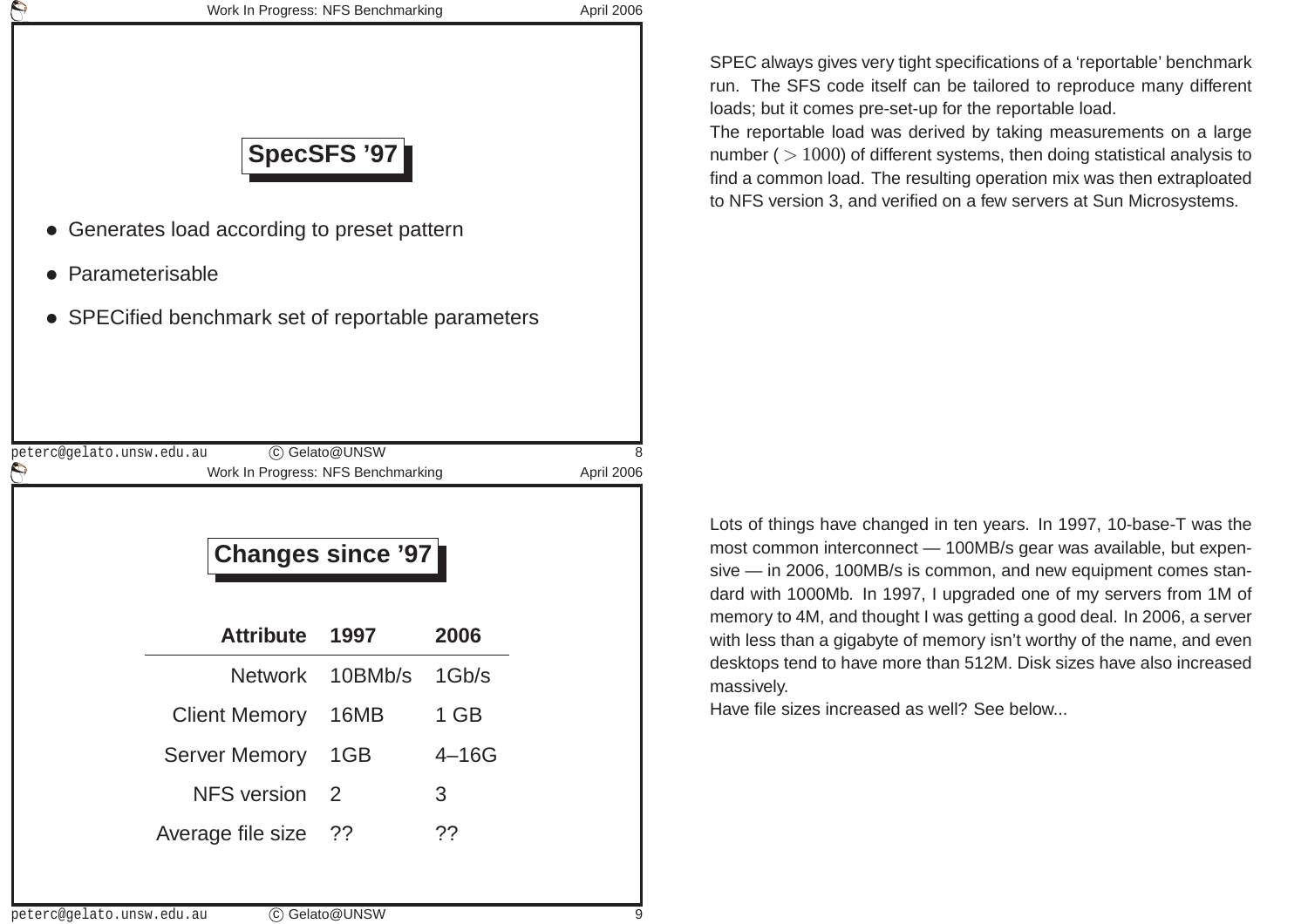

The nfsdump tool from Daniel Ellard (Harvard) is <sup>a</sup> modification of tcpdump; it collects NFS traffic by monitoring <sup>a</sup> network interface. It has to be run either on the server, or on another machine connected via port replicators (so it can see the same traffic that the server sees). The raw data is very large — <sup>a</sup> <sup>24</sup> hour run can be hundreds of Gigabytes. After it has been anonymised, it shrinks somewhat, so the largest trace (for the OSC 'b' server) is only 31Gbytes.

Courtesy of Neil Brown (UNSW) and Doug Johnson (OSC), 24-hours' worth of traces were collected from eight servers — seven at OSC andone at UNSW.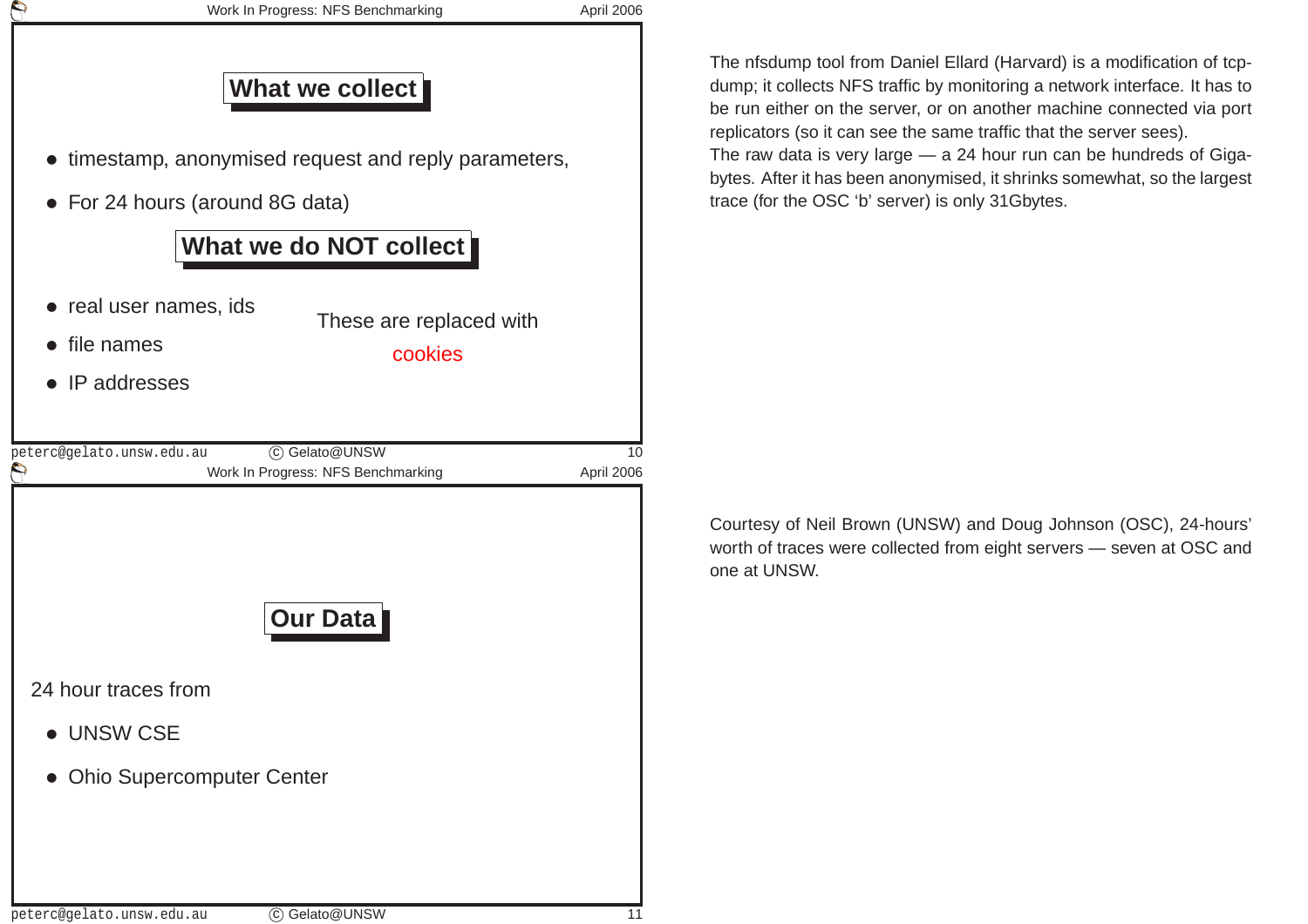Work In Progress: NFS Benchmarking Manuscriptus April 2006

## **The CSE trace**

- From UNSW School of Computer Science and Engineering
- $\bullet$  Large number (  $>$  300) of desktop clients, most with  $\,< 1$ G memory
- 'Academic' workload (whatever that means)
- Out of session  $\rightarrow$  no undergraduates
- Server and most clients running Linux 2.6.x
- Home directories, and /usr/local

 $\bigcirc$ 

peterc@gelato.unsw.edu.au <sup>c</sup> Gelato@UNSW <sup>12</sup> Work In Progress: NFS Benchmarking Manuson April 2006

## **OSC traces**

- Around <sup>600</sup> clients, each with around 4G memory
- Some clients grouped into clusters (e.g, ˜255-node dual I2 or xeon)
- Gigabit ethernet interconnect
- Server running Linux 2.6.7
- Home directories; 'HPC' workload.

The UNSW CSE trace covers twenty-four hours of low activity. It was taken when the University was not in session, so there were few orno undergraduates about. Most of the traffic, therefore, is for routine system administration, and postgraduate and staff work. The set up is that almost all the teaching laboratory machines and the workstations of many of the academics and postgrads, mount home directoriesand /usr/local from the server being traced. /usr/local contains locally modified programs and specially licensed programs. It is readonly. Home directories are of course mounted read-write.

The Ohio Supercomputer Center runs seven NFS servers, each runningwith 4G memory, Linux 2.6.7. The clients are as follows:

| <b>Number</b> | <b>Type</b>       | <b>Amount memory</b> |
|---------------|-------------------|----------------------|
| 255           | dual cpu Itanium  | 4GB                  |
| 258           | dual cpu xeon     | 4GB memory           |
| 1             | dual cpu xeon     | 2GB                  |
| 5             | dual cpu Itaniums | 12GB                 |
| 3             | 16 cpu altix      | 32GB                 |
| 1             | 32 cpu altix      | 64GB                 |
| 72            | dual cpu Opteron  | 4GB                  |
| 10            | dual cpu Opteron  | 8GB                  |
| $\mathcal{P}$ | dual cpu Opteron  | 16GB                 |
|               |                   |                      |

 During the run, some users were running large HPC jobs on the clusters; others were doing editing/compiling etc.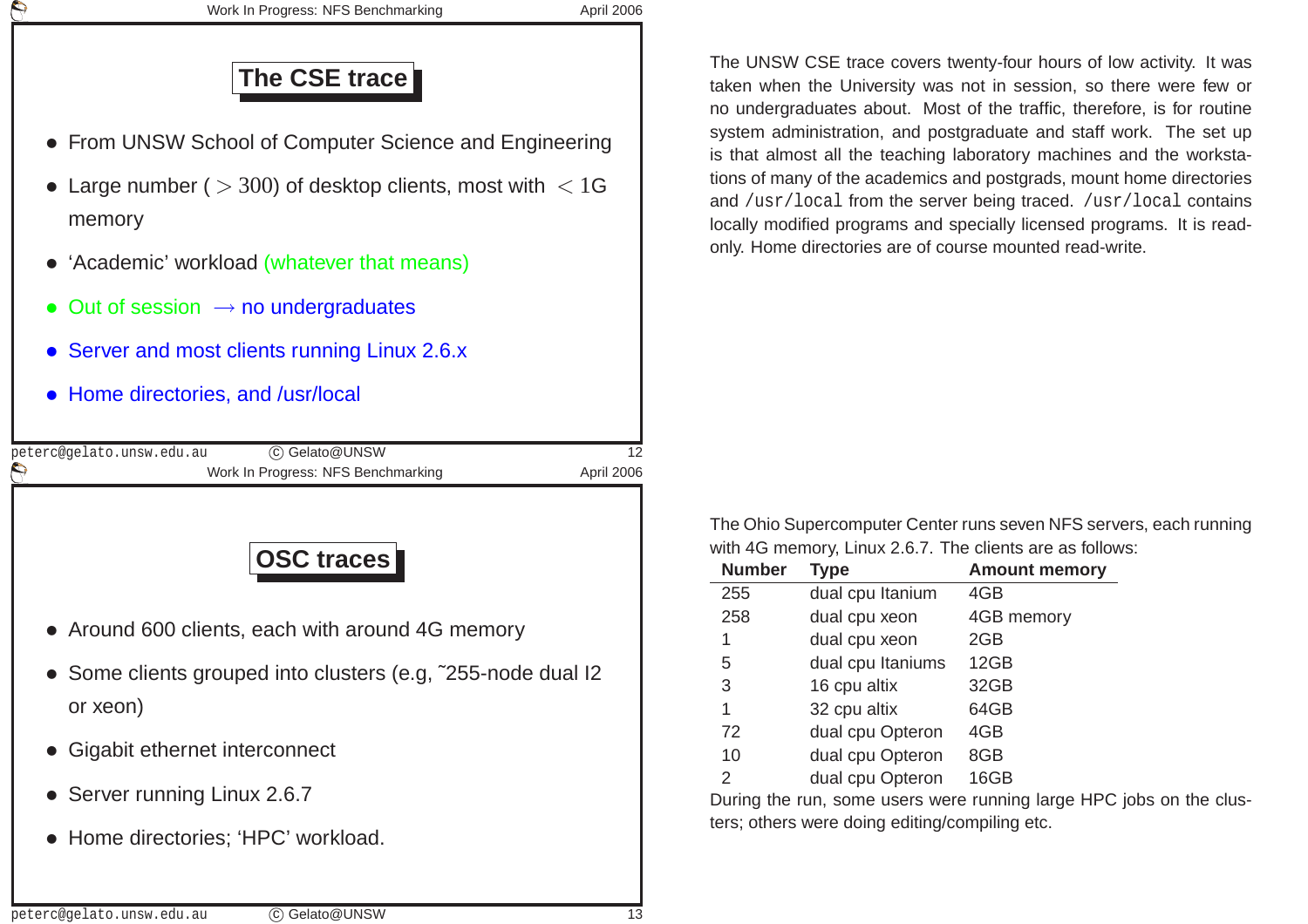

The specified file sizes are from <sup>a</sup> long-tailed distribution. The largest file used is <sup>a</sup> Megabyte.

Note the long tail: there are significant numbers of files larger than 2G. Moreover, there are <sup>a</sup> very large number of 0-length and 1-length files, presumably used as timestamps. (These inflate the 0–1k bar). The y-axis is percentage; the numbers above each column are the actual counts.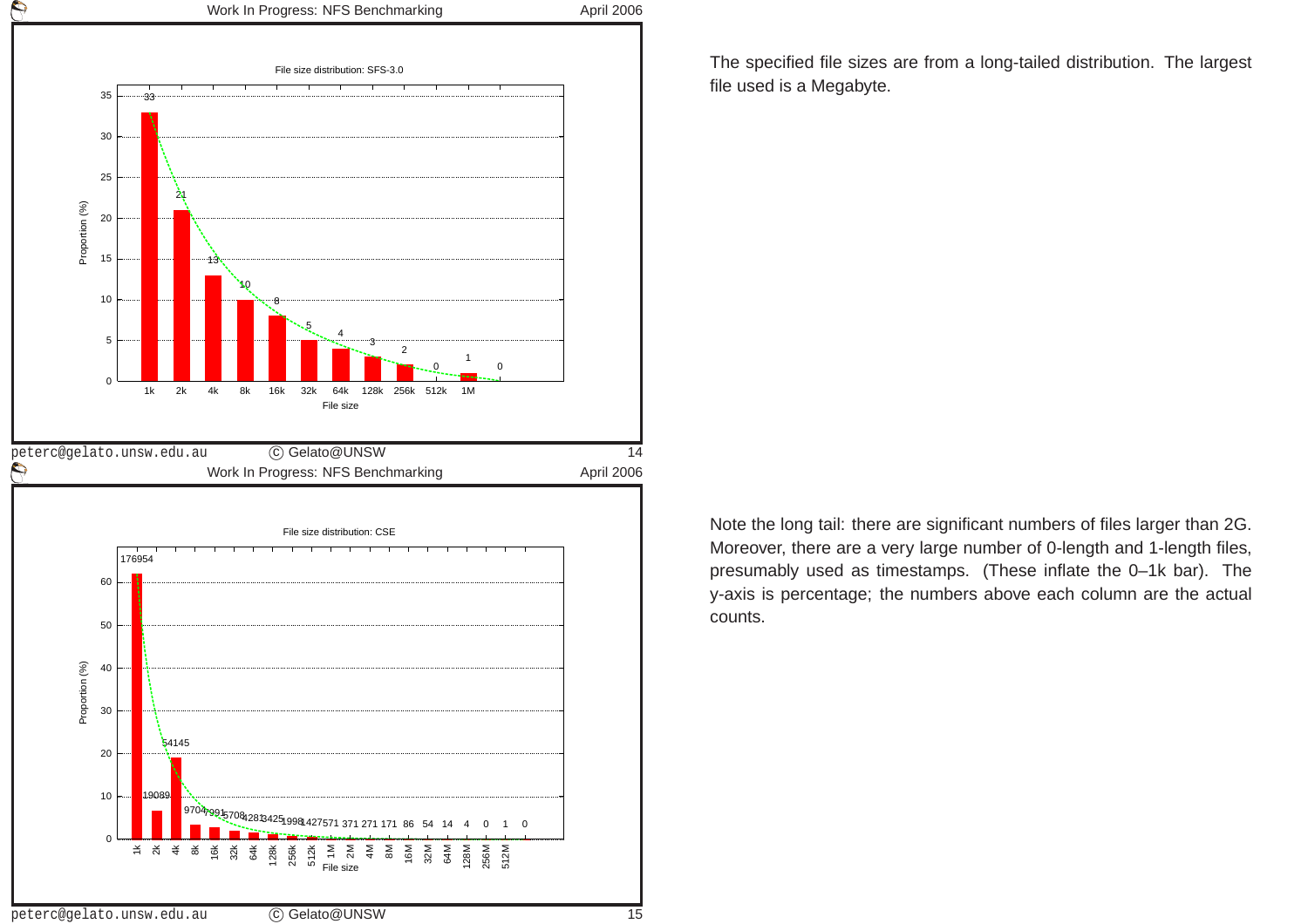

A trace obtained by Doug Johnson at the Ohio Supercomputer Center (OSC) is even more extreme. There are significant numbers of files larger than 4M, and even at 4G. Some of the other traces from the OSC show even bigger files. Again, the y-axis is percentage; the numbersabove each column are the actual counts.

Reportable SpecSFS '97 version 3.0 results have to be generated ac cording to <sup>a</sup> standard pattern of operations. Lookups, and reads dominate; also readdirplus and getattr take <sup>a</sup> significant part.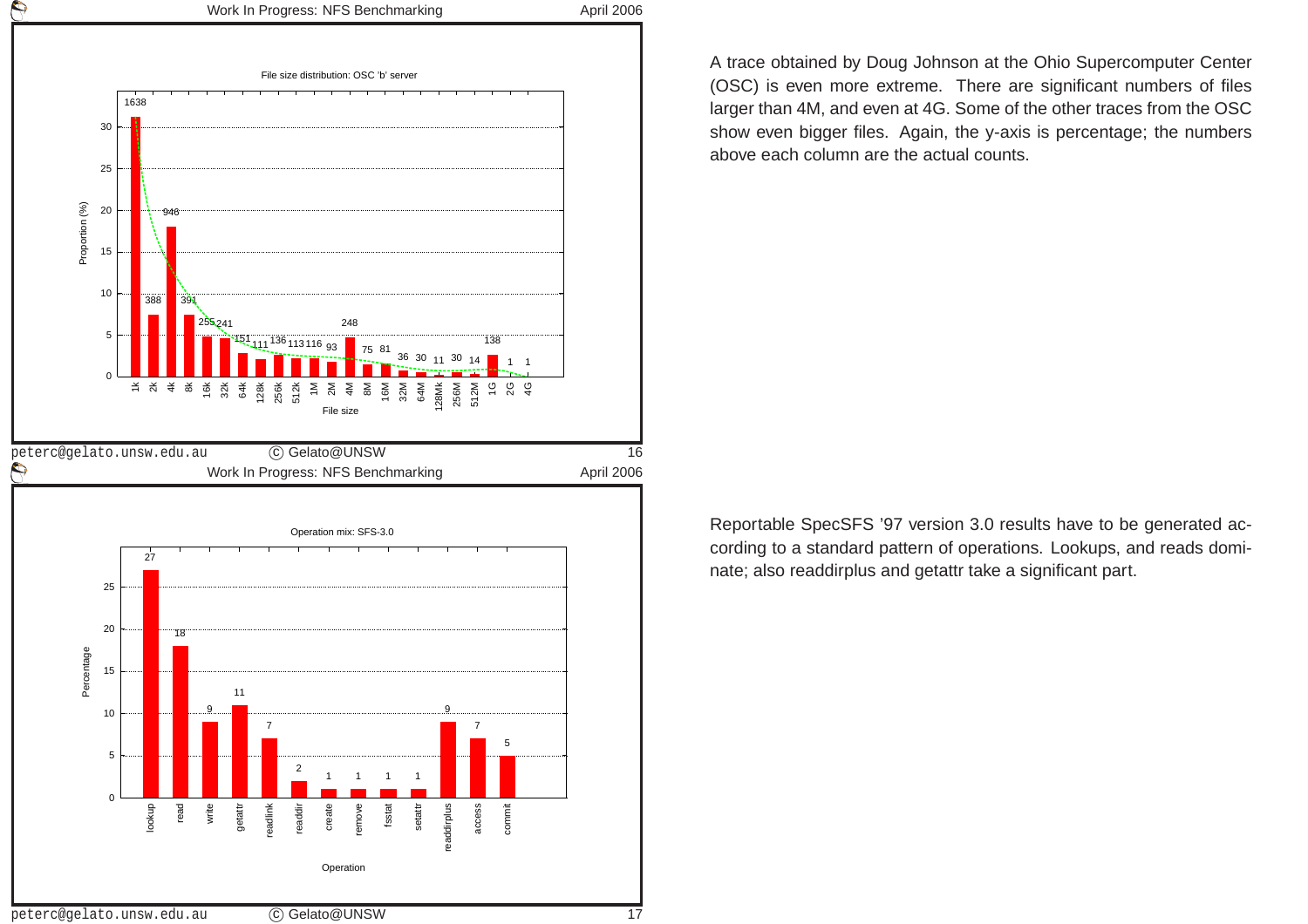

But the trace derived from UNSW CSE doesn't show this pattern at all! There are almost no lookups; the top three operations are read, getattr and access. My conjecture is that people are running make and find <sup>a</sup> lot — especially as the GETATTR operations are predominantly on the zero-length files.

The 'h' server from OSC shows yet another pattern. Read and write dominate; and there are slightly more writes than reads. This is surprising; conventional wisdom says that reads almost always outnumberwrites by <sup>a</sup> large proportion.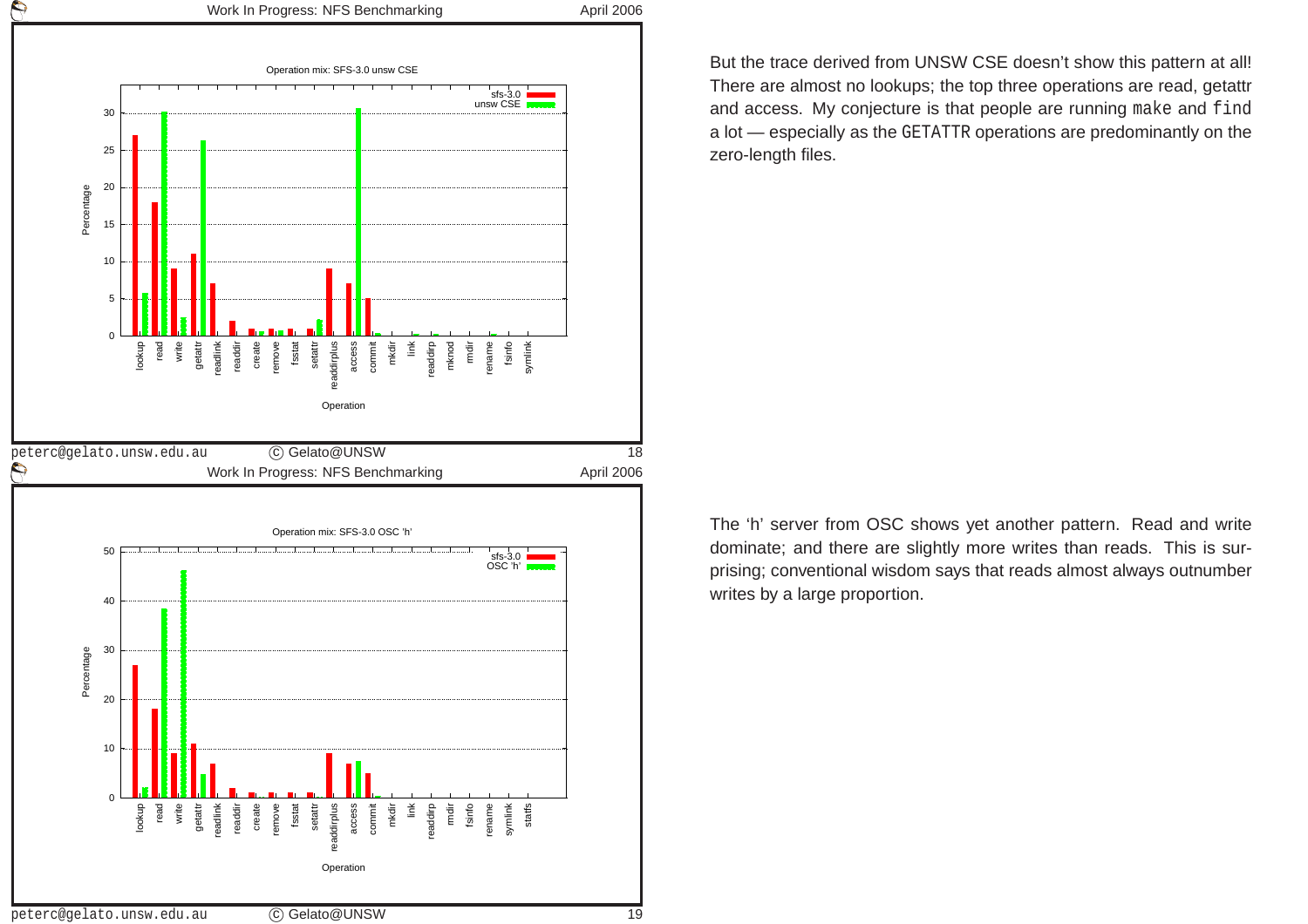

The 'b' server shows an even more surprising result: more than 90%writes! And the reads shown are largely from the sa*me files as the* writes. Moreover these are the few largest files that appear in the trace.

So what we see are three different kinds of workloads in the 8 traces gathered so far. None of them match SFS3.0; but as yet we have toofew traces to draw any firm conclusions.

What is certain, is that individual workloads vary quite <sup>a</sup> bit, and it's advisable to test performance on your own workload.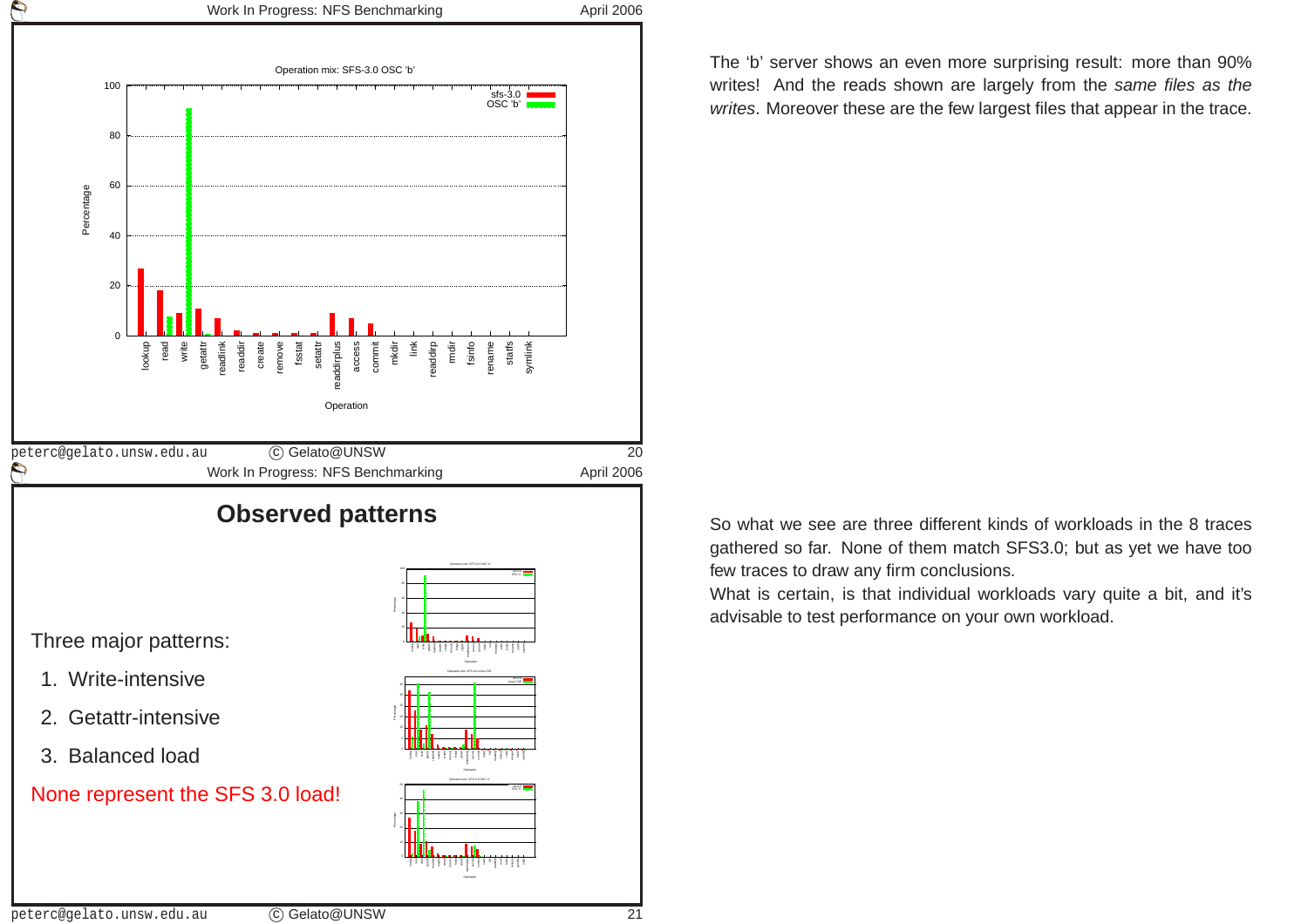## **Why the differences?**

- • Conjecture: Caching
	- **–** Few lookups <sup>→</sup> Directory names cached on client
- • Conjecture: Faster interconnect
	- **–** NFS becomes more attractive for large files
- • Conjecture: Delayed Commit
	- **–** NFS more attractive for write-intensive loads
- Conjecture: Stupidity
	- **–** Non-computer-science user base using NFS instead of local storage

| peterc@gelato.unsw.edu.au<br>Gelato@UNSW<br>$\circled{c}$ | 22         |
|-----------------------------------------------------------|------------|
| ⇨<br>Work In Progress: NFS Benchmarking                   | April 2006 |
|                                                           |            |
|                                                           |            |
|                                                           |            |
|                                                           |            |
|                                                           |            |
|                                                           |            |
|                                                           |            |
| <b>Experiments</b>                                        |            |
|                                                           |            |
|                                                           |            |
| $\bullet$ Trace replay $-$ later                          |            |
| • Simple throughput                                       |            |
|                                                           |            |
|                                                           |            |

<sup>c</sup> Gelato@UNSW

I'm conjecturing that increased memory on client and server machines is the single biggest reason for the lack of lookup operations. Name to inode translations have always been <sup>a</sup> potential bottleneck; current operating systems have caches of various kinds to avoid performingthem as far as possible.

In addition the faster interconnect means that it's faster in many instances to get <sup>a</sup> file contents out of <sup>a</sup> server's memory than to readit off local disk.

And with delayed commit, NFS3 allows similar performance gain for writes.

There are two sets of experiments we want to do. Ultimately we want to be at the point where replaying arbitrary traces is easy, so that reported problems can be explored quickly. The aim is to replay <sup>a</sup> trace, but faster(possibly using multiple network links to avoid saturating the network), until the server becomes <sup>a</sup> bottleneck. Then by careful profiling on the server, the problem can be identified.

However, at present, the tools we obtained from Harvard crash on our traces. Until this can be fixed (and we're working on it) we cannot easilyreplay traces.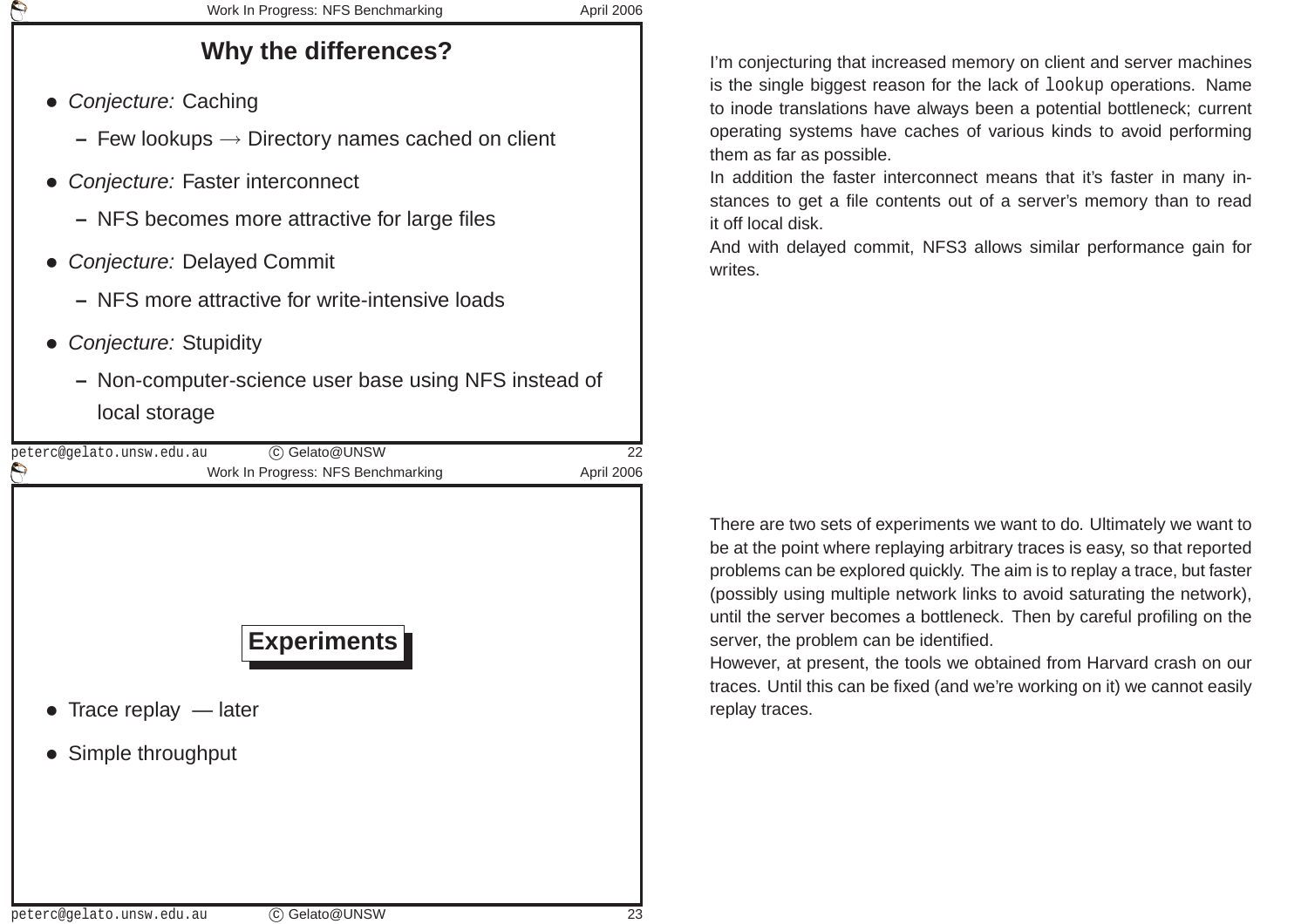

• Different underlying filesystems: XFS, ext[23], reiserFS

The test-bed we used consisted of an HP Procurve 8-port gigabit unmanaged switch (which we chose for its low latency — around <sup>4</sup> ns), some number of load-generating client machines (currently either up to <sup>2</sup> HP zx6000, with <sup>2</sup> Madison processors and 2G memory, or up to <sup>7</sup> Celeron procesors with 1G memory; all with gigabit ethernet); and <sup>a</sup> server. The server is either an Altix 350 with 2 nodes, 2 processors pernode, and 8G memory split across the two nodes, or another zx6000. We used the Altix for two reasons:

- 1. It had more memory than any other machine we have
- 2. It is often sold as an NFS server

Given that streaming (or *almost* streaming) read and write loads are important (and <sup>a</sup> prime source of complaints of slowness on the Linux Kernel Mainling List), we decided to test them first (it's also easier to dothan some of the other things)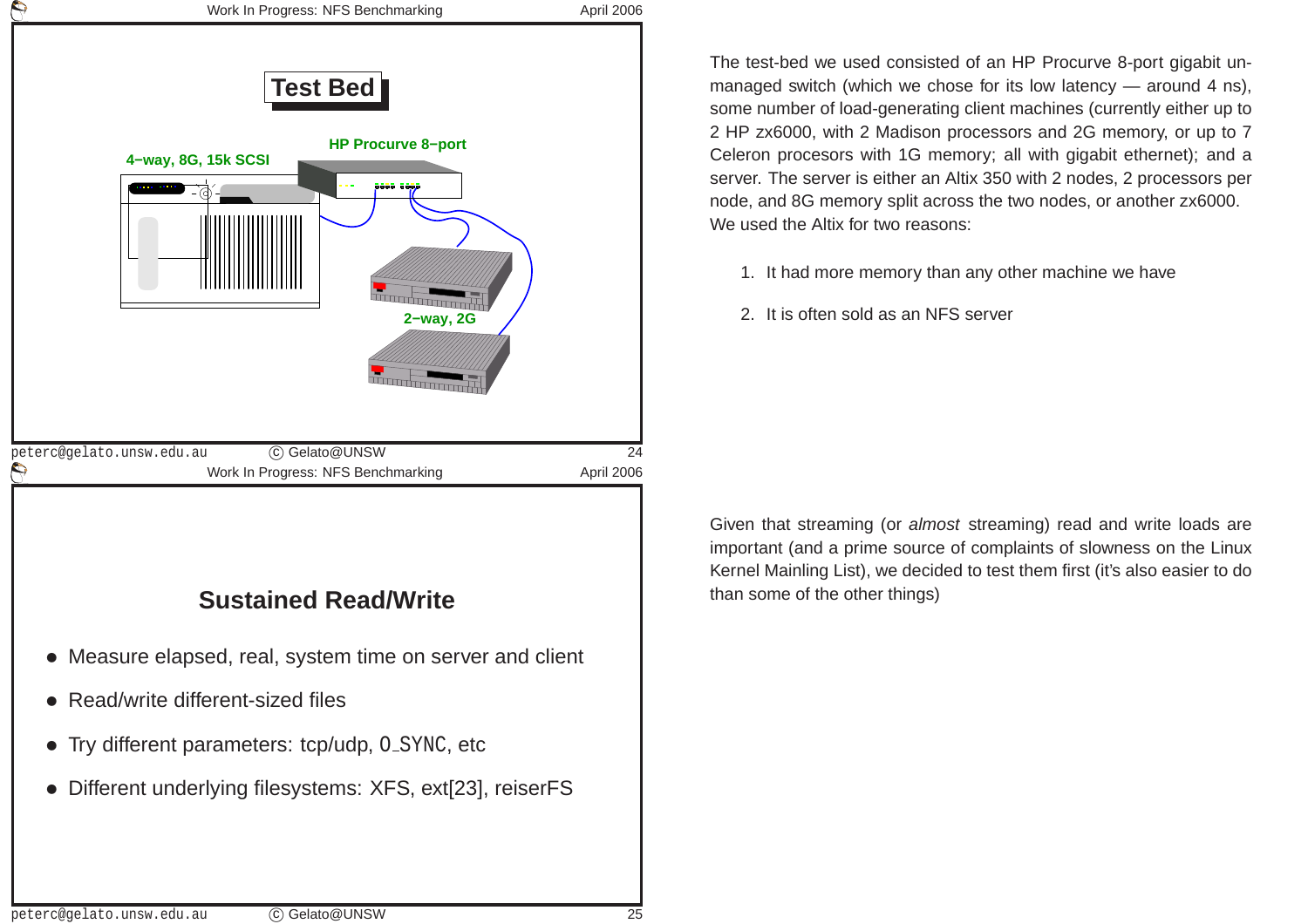

First we timed local operations on the server. This is on ReiserFS version 3 — as you can see, operations on large files are relatively slow.

Using NFS over UDP, the synchronous write load shows <sup>a</sup> slight speedup for large files. I believe this is because the data can be transferred directly from the network buffer to the disk, without going through the CPUcache on the server, but haven't yet been able to confirm this. Reads are significantly faster. In each case, the filesystem was unmounted and remounted between tests; so the local read is off the disk, but the remote read is from the server's cache.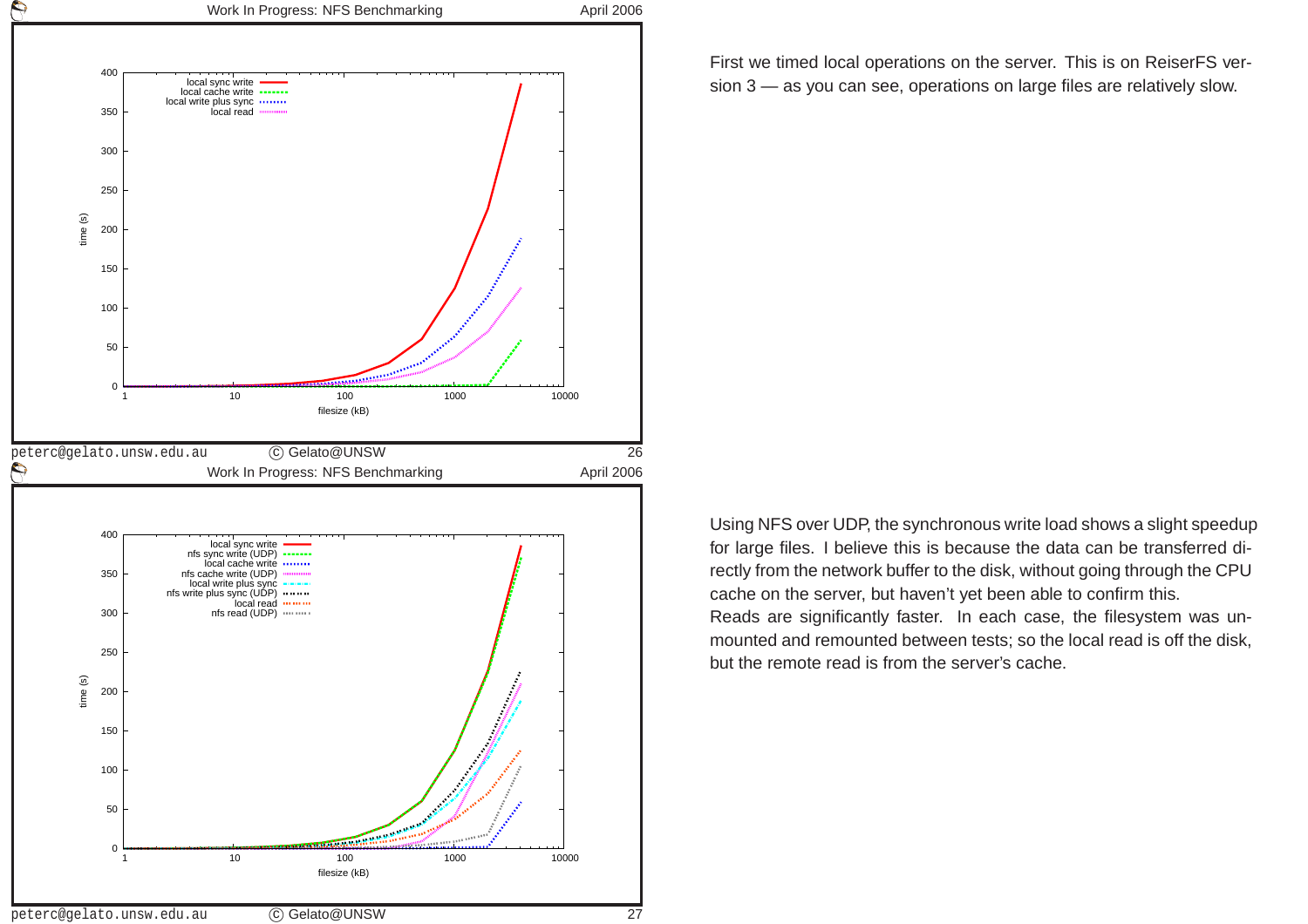

- **–** Amount of memory on server and client for caching crucial for good performance.
- As clients are added, aggregate performance falls
- Because server sees almost random activity

NFS over tcp results are very similar to the UDP results.

So everything looks good so far... but we haven't yet tried replaying real loads.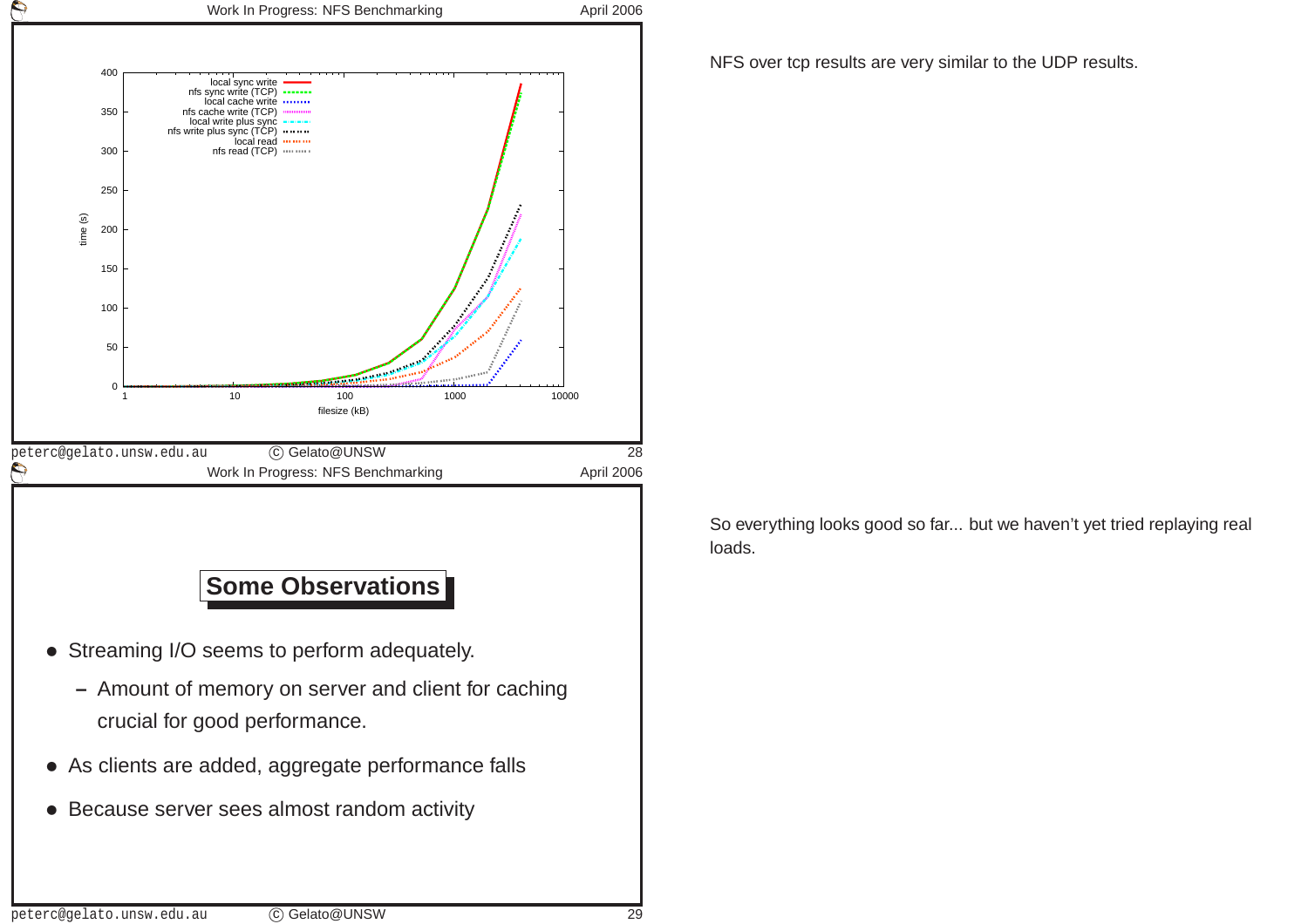| Work In Progress: NFS Benchmarking<br>April 2006                                                                                                                              |                                             |                                                                                                                                                                                                                                                                                                                                                                                                                                                              |            |
|-------------------------------------------------------------------------------------------------------------------------------------------------------------------------------|---------------------------------------------|--------------------------------------------------------------------------------------------------------------------------------------------------------------------------------------------------------------------------------------------------------------------------------------------------------------------------------------------------------------------------------------------------------------------------------------------------------------|------------|
| <b>Tentative Conclusions</b><br>• SpecSFS '97 version 3.0 does not represent today's<br>workloads<br>• Single client streaming read/write performance doesn't look<br>too bad | (rather as LOOKUP has in the NFS 3 traces). | Given the large number of GETATTR calls, something that allows clients<br>to know that a file hasn't changed could reduce a lot of latency. NFS<br>version 4 has the notion of a file lease, that says that a file is (at least<br>temporarily) owned by an individual client. If another client wants to<br>modify the file, the lease has to be broken. Using mechanisms like this,<br>I expect that in NFS version 4 traces GETATTR will almost disappear |            |
| • Improved cache coherence protocols could make a <b>big</b><br>difference<br>- Maybe NFS 4 will show improvement here.                                                       |                                             |                                                                                                                                                                                                                                                                                                                                                                                                                                                              |            |
| C Gelato@UNSW<br>peterc@gelato.unsw.edu.au<br>30                                                                                                                              |                                             |                                                                                                                                                                                                                                                                                                                                                                                                                                                              |            |
| April 2006<br>Work In Progress: NFS Benchmarking                                                                                                                              |                                             | Work In Progress: NFS Benchmarking                                                                                                                                                                                                                                                                                                                                                                                                                           | April 2006 |
| <b>Conjecture</b>                                                                                                                                                             |                                             | Where to from here?                                                                                                                                                                                                                                                                                                                                                                                                                                          |            |
|                                                                                                                                                                               |                                             | • Start replaying real traces (to find bottlenecks)                                                                                                                                                                                                                                                                                                                                                                                                          |            |
| An Itanium makes a great                                                                                                                                                      | • Get more traces                           |                                                                                                                                                                                                                                                                                                                                                                                                                                                              |            |
|                                                                                                                                                                               | You can help                                |                                                                                                                                                                                                                                                                                                                                                                                                                                                              |            |
| <b>NFS server</b>                                                                                                                                                             |                                             | http://www.gelato.unsw.edu.au/IA64wiki/                                                                                                                                                                                                                                                                                                                                                                                                                      |            |
| • Gigabit ethernet (or 10G) faster than single spindle local disc                                                                                                             |                                             | NFSBenchmarking                                                                                                                                                                                                                                                                                                                                                                                                                                              |            |
| • Huge address space enables massive server page cache<br>• Leverage sharing across client network                                                                            |                                             | • Use Markov techniques to synthesize similar traces<br>• Analyse server and client behaviours under load.                                                                                                                                                                                                                                                                                                                                                   |            |

peterc@gelato.unsw.edu.au

peterc@gelato.unsw.edu.au